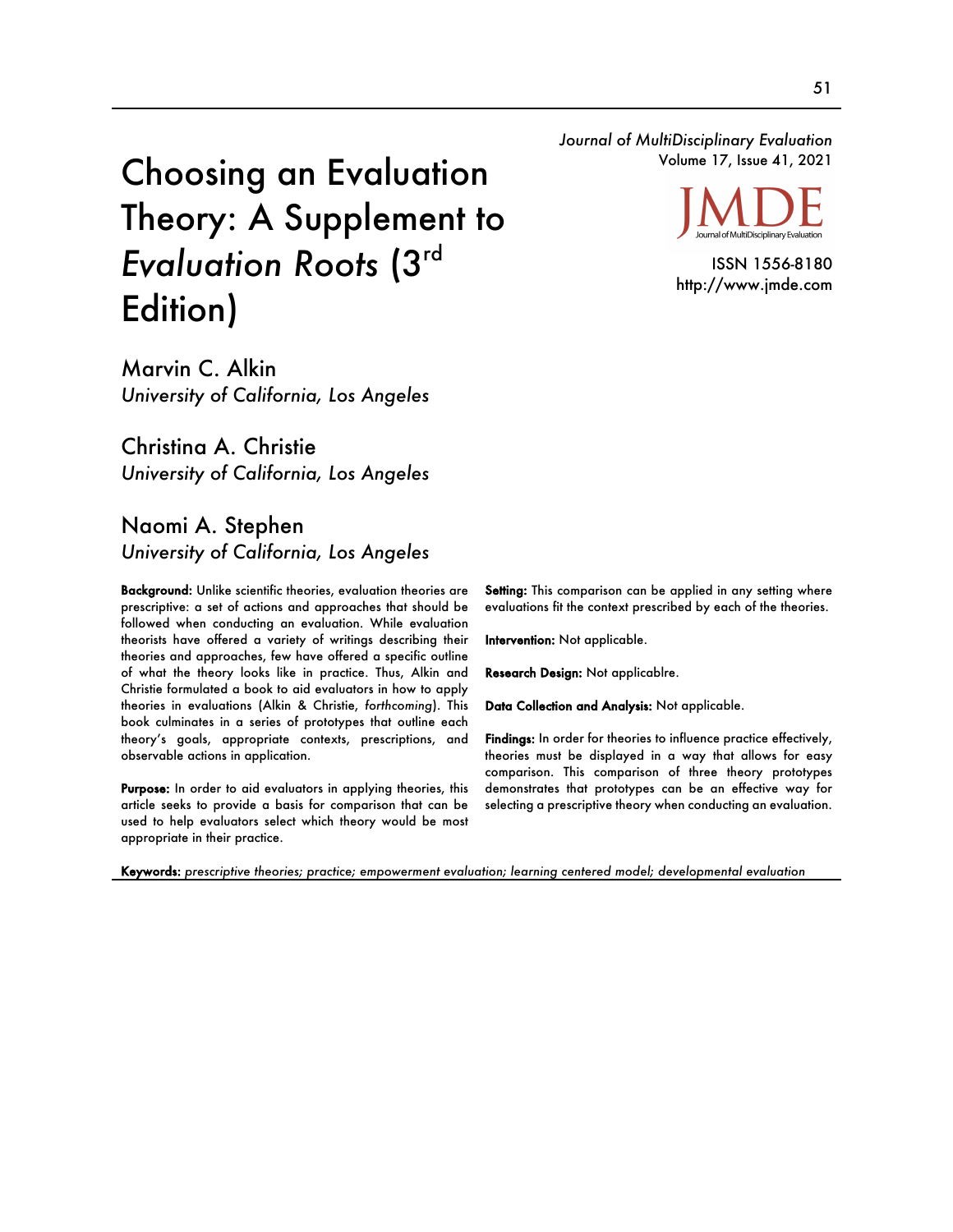## Introduction

What are evaluation theories? What purpose are they intended to serve? How might they serve that purpose better? Evaluation "theories" are what we have previously called *prescriptive* theories of evaluation (Alkin & Ellett, 1985). As a practice-oriented field, evaluation (prescriptive) theories are intended to guide practice rather than to explain phenomena. Over time, an extensive evaluation theory literature has been developed, with the intention that these theories be used to guide practice and ultimately lead to the conduct of better evaluation studies.

Evaluation theory was introduced primarily during the 1960s, in response to the federal enactment of Great Society programs, including the Title I programs in education. Most of these programs required an evaluation to understand whether programs were indeed producing the desired outcomes. For the first time, this led to an explosion of U.S. federal funds released specifically for conducting evaluations. This resulted in available funding for those who had been conducting applied social and educational research or measurement studies. However, in many cases these mostly academic or think tank researchers failed to recognize the contingencies of performing evaluations in local or State contexts, including acknowledging the role of stakeholders in an evaluation. For these and other reasons, the rush to meet this need for newly developed programs led to mostly inadequate evaluative results. Some scholars attempted to provide guidance for the conduct of evaluations, but in mostly superficial ways. For example, textbooks that previously were titled "measurement in education" subsequently became "measurement and evaluation in education", without an appreciable change in content. However, another small group of prominent scholars did indeed contribute new, deeply thoughtful, views on evaluation, some of which included their prescriptions on how an evaluation ought to be conducted.

The purpose of evaluation theory is, and has always been, to explain and influence practice. Over the past five decades, however, we have produced research that shows that practice is often only loosely tied to theories. There are several reasons for this. First, some theories offer only a limited description of observable actions. Further, evaluation theories are not well selected by practitioners, and importantly, are imperfectly implemented (Coryn et al., 2011; Miller & Campbell, 2006). Additionally, not all theories are applicable to the wide-variety of contexts in which practitioners conduct their evaluations. Moreover, those who do these evaluations may have personal beliefs about what they think an evaluation is and what it should accomplish. There is not an appropriate way to examine theories and compare them relative to individual contexts and to personal beliefs about evaluation. We have sought to address these issues in the current 3rd edition of *Evaluation Roots* (Alkin & Christie, *forthcoming*).

In the third edition, we initially asked authors to provide within their chapter the goal of their theory and a reflection on why they believe that goal is important. We also asked the authors to indicate the kind of context for which their evaluation theory is most appropriate, citing formative, summative, summary formative etc. but also issues of program size or other more unique pertinent aspects of relevant programs. Then, we asked authors to provide a sampling of the prescriptions that were most descriptive of and relevant to their theory. Finally, chapter authors were asked to provide examples of particular observable actions that would demonstrate whether the theory was being implemented according to their prescription, in practice. Needless to say, there was a great variation in the extent to which authors adhered to our request. To address this variation, we developed a final chapter for the book of what we call "prototypes'" of each theory. Our prototypes offer a straightforward description of each of the characteristics that we had suggested be included in the authors' chapters, unadorned by other verbiage. Each chapter author reviewed, modified and approved their theory prototype. Because we are focused on making explicit the procedural practice dimensions of evaluation theory, we hope to, at the very least, provide practitioners with insight into the choices they might make when using a theory as a guide for their practice. Thus, we suggested that readers of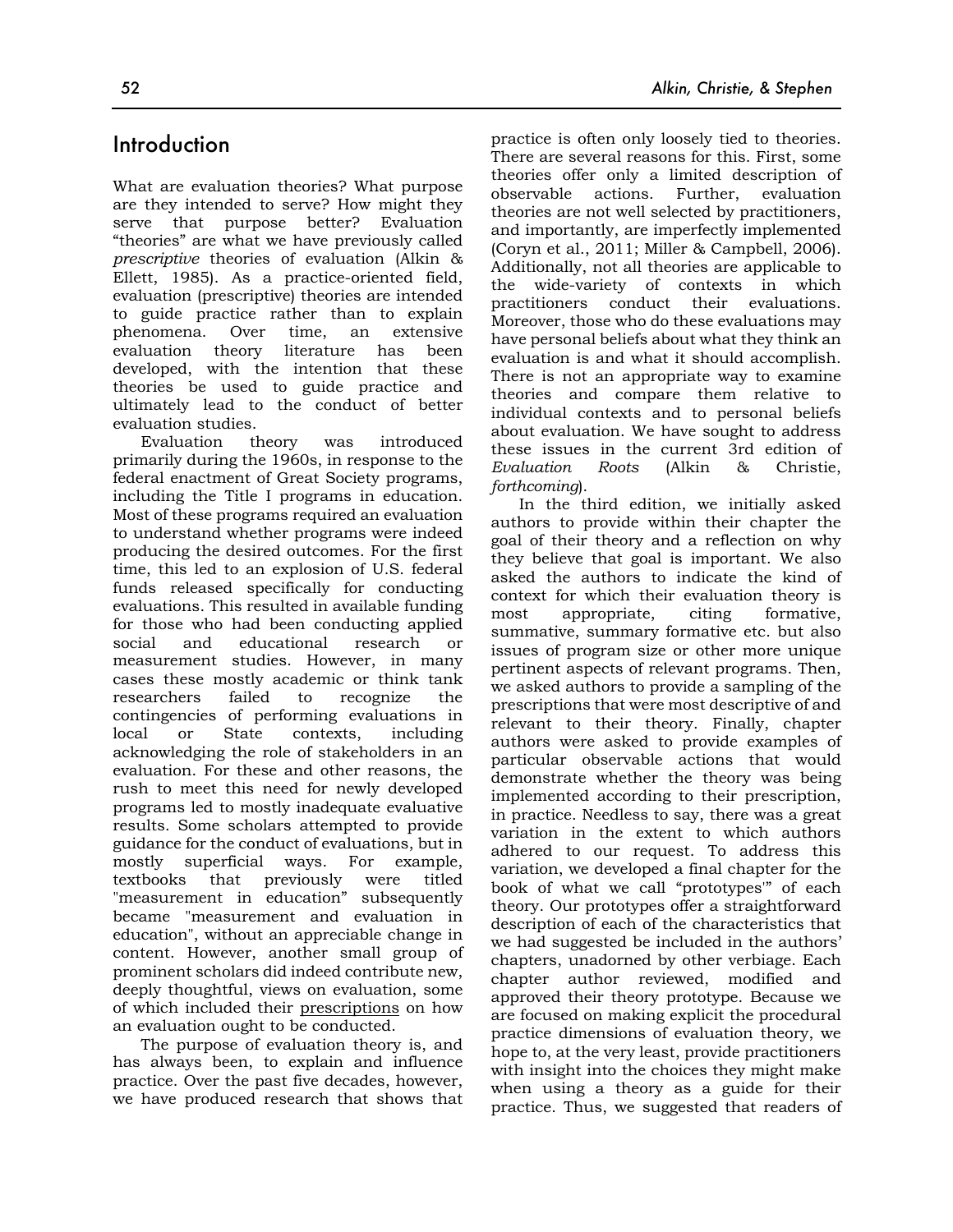the third edition of the book begin by examining each of the prototypes and determining the appropriate applicability of theories to their particular evaluation purpose, context and goals.

In this paper, we take our process a step further. As follows, we first provide three theory prototypes: empowerment evaluation (David Fetterman), utilization-focused evaluation (Michael Patton), and learning centered evaluation (Hallie Preskill). Next, we provide a comparison of these theories, based on the prototypes, that shows the differences in procedures that might help practitioners determine which theory would be best for use in a particular evaluation. Hopefully, our sample comparative analysis of these three theories will help provide guidance for a fuller examination of the applicability of theories for different applications in practice. We should note here, as we have also noted in the book, that modifying the actions of a particular theory in practice may be (and often is) appropriate, but once a theory is modified, it is not appropriate to claim that the theory was implemented as specified and intended.

## Prototypes

## *Empowerment Evaluation*<sup>1</sup>

#### Theorist: David Fetterman

Goal: "Empowerment evaluation is the use of evaluation concepts, techniques, and findings to foster [program] improvement and selfdetermination […] by increasing the capacity of program stakeholders to plan, implement, and evaluate their own programs."

Rationale: Empowerment evaluation is important because it helps people improve their program's performance through facilitating community control [and] a sense of ownership."

Context: "Empowerment evaluation can be used to work with small, medium, or large groups and communities" and is most commonly used for formative evaluations.

#### Prescriptions (partial):

- Empowerment processes are ones in which attempts to gain control, obtain needed resources, and critically understand one's social environment are fundamental.
- The evaluation enhances selfdetermination and creates a sense of ownership amongst participants.
- § Empowerment evaluation "places evaluation in the hands of community and staff members" to "make them more likely to make decisions and take actions based on their evaluation data."
- § "Empowerment evaluation is used to help organizations learn from their experience (building on successes, learning from mistakes, and making mid-course corrections)."

#### Observable Actions (sample):

- The evaluator assists stakeholders in "creating a theory of action at one stage and testing it against the existing theory of use during a later stage."
- § "Specific principles to instruct practice":
	- The evaluator "invites involvement, participation, and diversity; contributions come from all levels and walks of life."
	- The evaluator fosters "participation and decision making [that is] open and fair"
	- The evaluator stresses the need "to address social inequities in society."
	- The evaluator "respects and values community knowledge "
	- The evaluator brings to bear the knowledge of scholars to assist users in developing "evidence-

<sup>1</sup> From Fetterman, D. "Empowerment Evaluation" in Alkin, M., Christie, C., and Stephen, N. (*forhtcoming*). Theory Influencing Practice. In Alkin

M., and Christie, C. (Eds.), *Evaluation Roots* (3rd ed.). Guilford Press.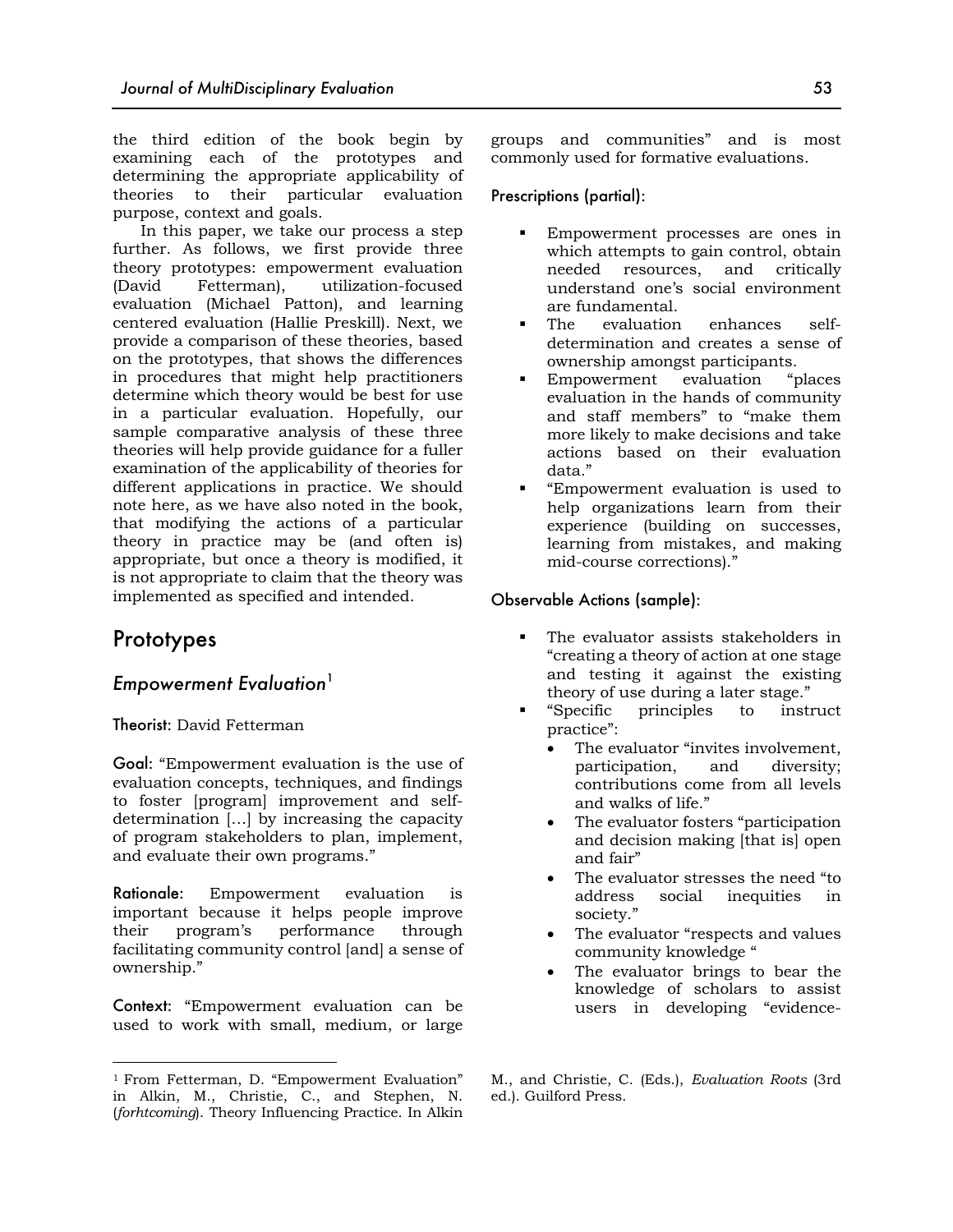based strategies" for the evaluation.

- The evaluator "provides community members with the opportunity to collect their own data, even though it might initially be faster and easier for the evaluator to collect the same information."
- The evaluator "encourages data be used to evaluate new practices, inform decision making, and implement program practices."
- The evaluator acts as a critical friend: "1) creating an environment conductive to dialogue and discussion; 2) providing or requesting data to inform decision making; 3) facilitating rather than leading; 4) being inclusive and open to ideas; and 5) willing to learn."
- The evaluator cultivates a culture of evidence, asking "for evidence or documentation at every stage, so that it becomes normal and expected to have data to support one's opinions and views."
- The evaluator uses a three-step approach to empowerment evaluation, helping a group: "1) establish their mission; 2) take stock of their current status; and 3) plan for the future." They may also use a 10-step approach, used to build capacity and cultivate self-determination.
	- The group comes to "a consensus concerning their missions or values."
	- "The empowerment evaluator helps members of the group generate a list of the most important activities required to accomplish organizational or programmatic goals" and "participants in the group [prioritize and then] rate how well they are doing concerning each of the activities selected, using a 1 (low) to 10 (high) scale."
	- The empowerment evaluator facilitates a discussion about the ratings, asking for the reason and

evidence for a rating. [The evidence derived from this discussion is used to guide the selection of strategies in the group's plans for the future.]

- The evaluator fosters discussion that plans for the future, "generating goals, strategies, and credible evidence, (to [be used in determining] if the strategies are being implemented and if they are effective)."
- § "The [evaluator works with the group in getting them to] make a commitment to reviewing the status of these new strategies as a group (and [indicating a willingness] to make mid-course corrections if they are not working)."
- The evaluator also helps the group compare their baseline ratings with anticipated milestones and future ratings to monitor progress over time.

## *Utilization-Focused Evaluation*<sup>2</sup>

## Theorist: Michael Q. Patton

Goal: Utilization-focused evaluation (UFE) aims to support effective action and informed decision-making based on meaningful evidence, thoughtful interpretation, and engaged deliberation.

Rationale: "Evaluations should be judged by their utility and actual use," and "UFE offers an energizing and results-oriented path forward."

Context: "UFE is done for and with specific primary intended users for specific, intended uses [yet] can be used for any evaluation in any context" "where those involved in delivering, making decisions about, and funding programs want to learn, improve, and increase effectiveness."

<sup>2</sup> From Patton, M. Q. "Utilization-Focused Evaluation" in Alkin, M., Christie, C., and Stephen, N. (*forthcoming*). Theory Influencing Practice. In

Alkin M., and Christie, C. (Eds.), *Evaluation Roots*  (3rd ed.). Guilford Press.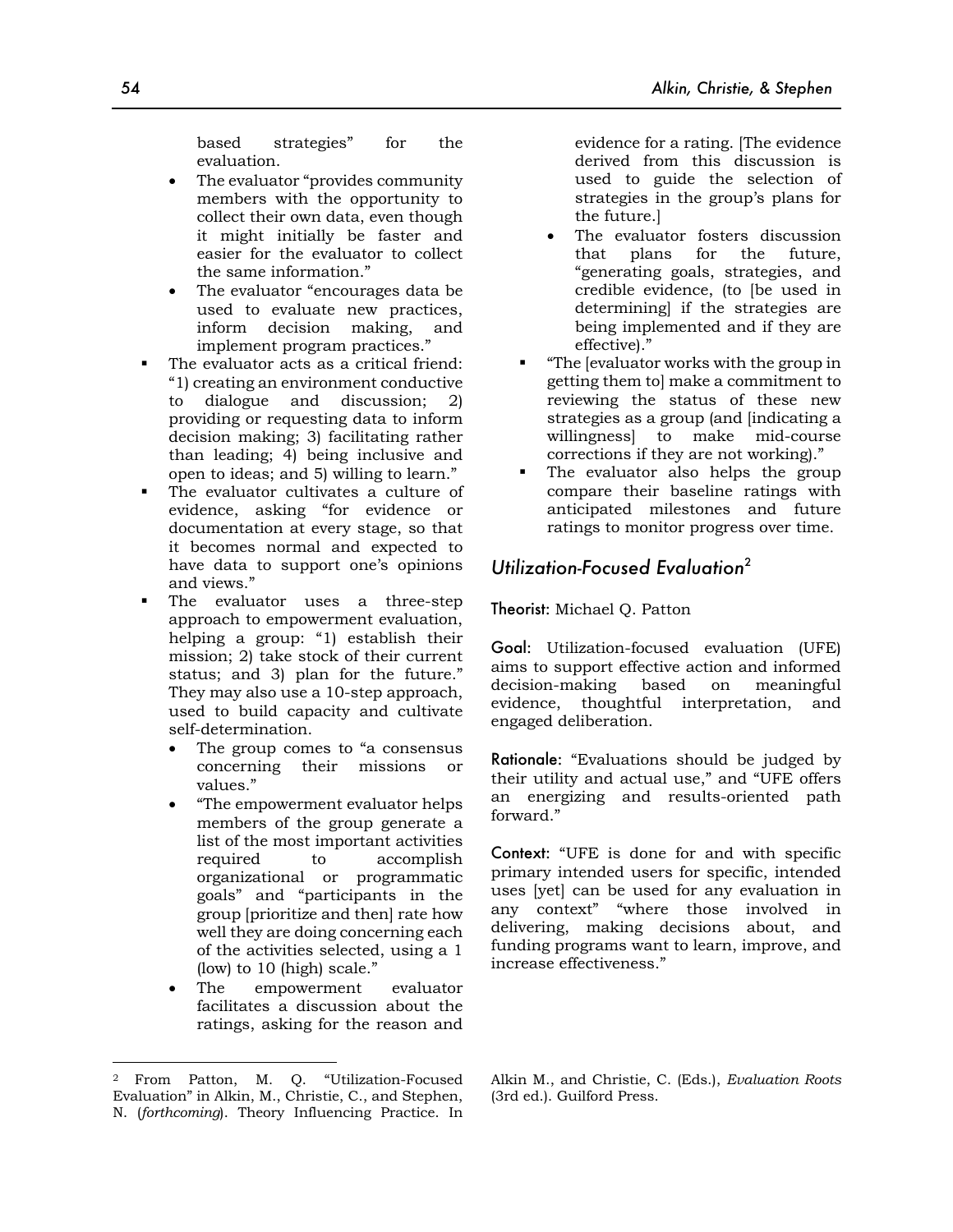#### Prescriptions (partial):

- § *"Stay focused on use."* "The evaluator is training users in use, preparing the groundwork for use, and reinforcing the intended utility of the evaluation every step along the way." "For every issue that surfaces in evaluation negotiations, for every design decision, for every budget allocation, and for every choice among alternatives, keep asking, 'How will this affect use in this situation?'"
- Evaluation questions, design, data collection, interpretation, and reporting all follow from intended use by intended users.
- § UFE requires "(1) finding and involving those who are, by inclination, information users and (2) training and incentivizing those not so inclined."

#### Observable Actions (sample):

- The evaluator "develops a working relationship with intended users to help them determine what kind of evaluation they need and will use."
- The evaluator will "be guided by the personal factor. Customize the evaluation to the participants' knowledge, interests, motivations, and concerns."
- The evaluator engages "through options. Deliberating on options and expressing preferences increases participants' understanding of the implications of making certain choices and increases ownership of the decisions and recommendations that emerge from the process."
- The evaluator observes, interprets, and adapts. "Monitor group dynamics and progress toward priority purposes to inform pacing, changes in the process, and keeping the group moving toward desired outcomes. Adapt facilitation to what emerges."
- The evaluator "embed[s] evaluative thinking throughout [the evaluation process]."
- The evaluator brings "before" participants new directions, emergent thinking, evolving possibilities, creative opportunities, and inspiring innovations."

## *Learning Centered Evaluation*<sup>3</sup>

#### Theorist: Hallie Preskill

Goal: "The goal of Learning Centered Evaluation theory is that evaluation is a means for ongoing learning from evaluation processes and findings, and that ultimately, evaluation contributes to decision making and action."

Rationale: By using Learning Centered Evaluation, evaluations "can be a mechanism for facilitating learning from and about evaluation practice that has the potential for organization and system transformation."

Context: "Learning Centered Evaluation is a generic theory," not specific to one context, but it is "best suited for developmental and formative evaluations" and "learning in multisite, complex geographies is likely to be more complex and challenging—but doable."

#### Prescriptions (partial):

- The evaluator engages with a wide range of stakeholders and encourages evaluation capacity building with them.
- The evaluation is "conducted using collaborative, participatory, learning focused, and systems-oriented approaches that pay particular attention to racial equity and justice."
- § "Evaluations should be conducted only when there is an intention to use the findings. Such uses include instrumental, conceptual-

<sup>3</sup> From Preskill, H. "Learning Centered Evaluation" in Alkin, M., Christie, C., and Stephen, N. (*forthcoming*). Theory Influencing Practice. In Alkin

M., and Christie, C. (Eds.), *Evaluation Roots* (3rd ed.). Guilford Press.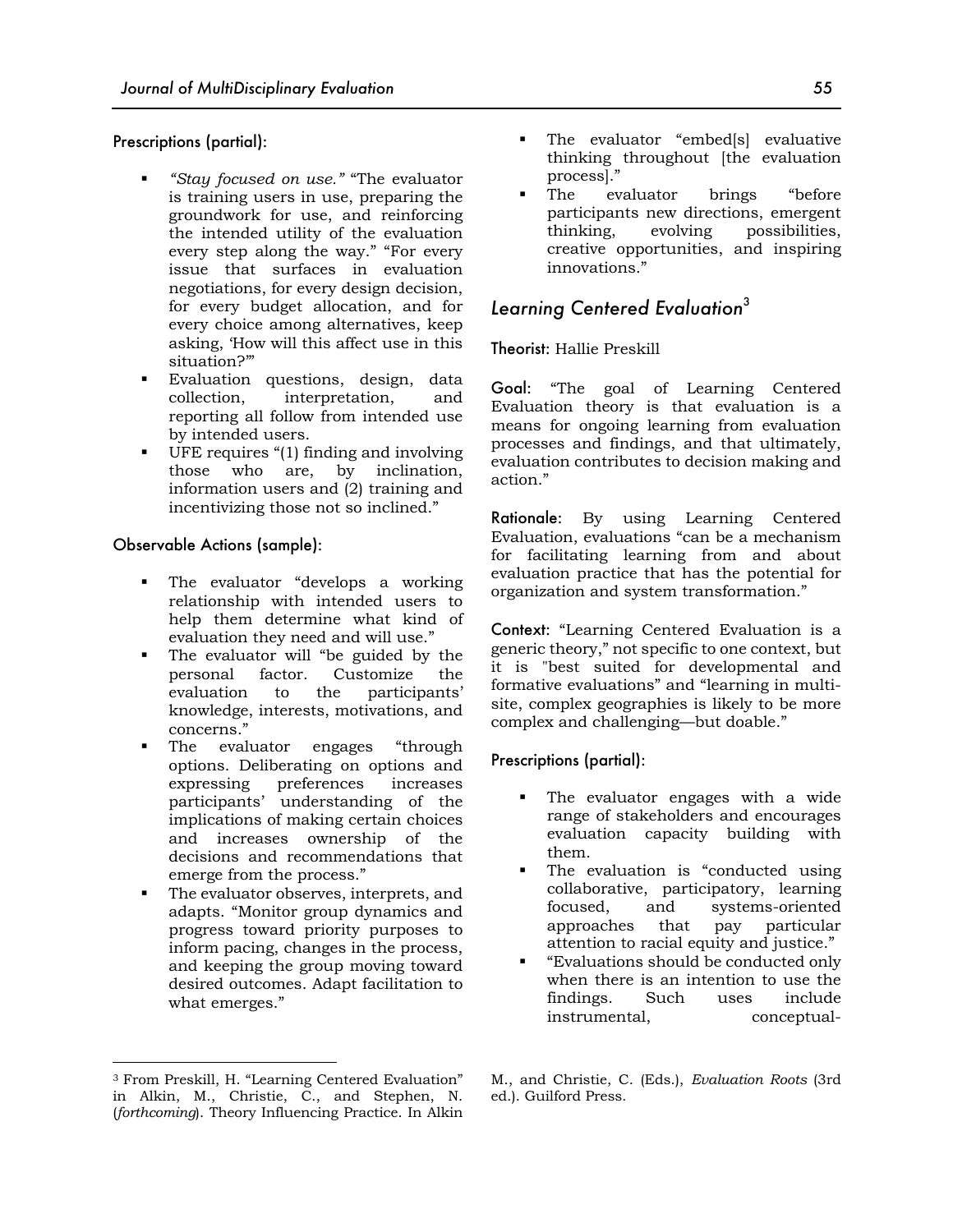enlightenment-knowledge, and political-symbolic-persuasive."

- § "Expected uses of evaluation processes and findings should guide an evaluation's design" towards "questions that matter … reflecting the strategic information needs of the organization or community and … [informing] understandings, decisionmaking, and potential actions."
- § "A learning centered evaluation theory puts equity at the center of this work, as it strives to take an anti-racist learning stance, and [makes] a commitment to ongoing learning about equity—what it means, what it looks like, and how it is achieved, at the individual, group, organization, community, and policy levels."

#### Observable Actions (sample):

- The evaluator "provides space and time for asking questions; engaging in dialogue; identifying and challenging values, beliefs, and assumptions; and reflection (both public and private)."
- The evaluator pursues "true systems change—defined as *changing the conditions that are holding the problem in place*. … This means studying what those conditions are—policies, practices, resource flows, relationships and connects, power dynamics, and mental models, and how best to evaluate them."
- The evaluator pursues "understanding the concepts of group dynamics, systems change and complexity theory, trust and power, organizational change and culture, adult learning, selfefficacy, racial justice, equitable evaluation, and culturally aware practices" and "facilitates meetings effectively, provides feedback, listens actively, mediates conflict, and negotiates compromise."
- § The evaluator uses an organization's "strategy [to] inform what gets evaluated, and evaluation should inform the design, development, and implementation of strategy.

# Goal of Evaluation

The first thing to consider is what each of the authors state as the goal of their theory. The goal of a theory provides the basis for the prescriptions outlined by a theorist. Thus, you must consider what appear to be the values present within the goal. Then, you ought to consider what your goals are as an evaluator. What do you think an evaluation ought to accomplish?

We have provided prototypes for three theorists, all of which are on the use branch of the evaluation theory tree, but the way they perceive the goal and role of evaluation may have slight differences. There is nuance in understanding how these theories that share the same broad categorization each vary in their approach to evaluation. Thus, the purpose of this article is to illustrate how theories differ even when sharing a broad overarching purpose.

Now, let us examine the goal of empowerment evaluation. The goal of empowerment evaluation is centered on *empowerment*. It is described by Fetterman as enhancing "self-determination through increasing the capacity of program stakeholders to plan, implement, and evaluate their own programs." In this theory, those in the program are provided with a greater sense of ownership through a more active role in engaging, participating, and conducting the evaluation.

The next theory we consider is UFE. The goal that anchors UFE is evaluation use. The theory is grounded in the argument that "evaluations should be judged by their utility and actual use" and in supporting effective action and informing decision-making.

Finally, we review the goal of learning centered evaluation. In this approach, Preskill pursues ongoing learning from evaluation processes and findings leading to organizational change. A pithy summary of each is presented in Table 1.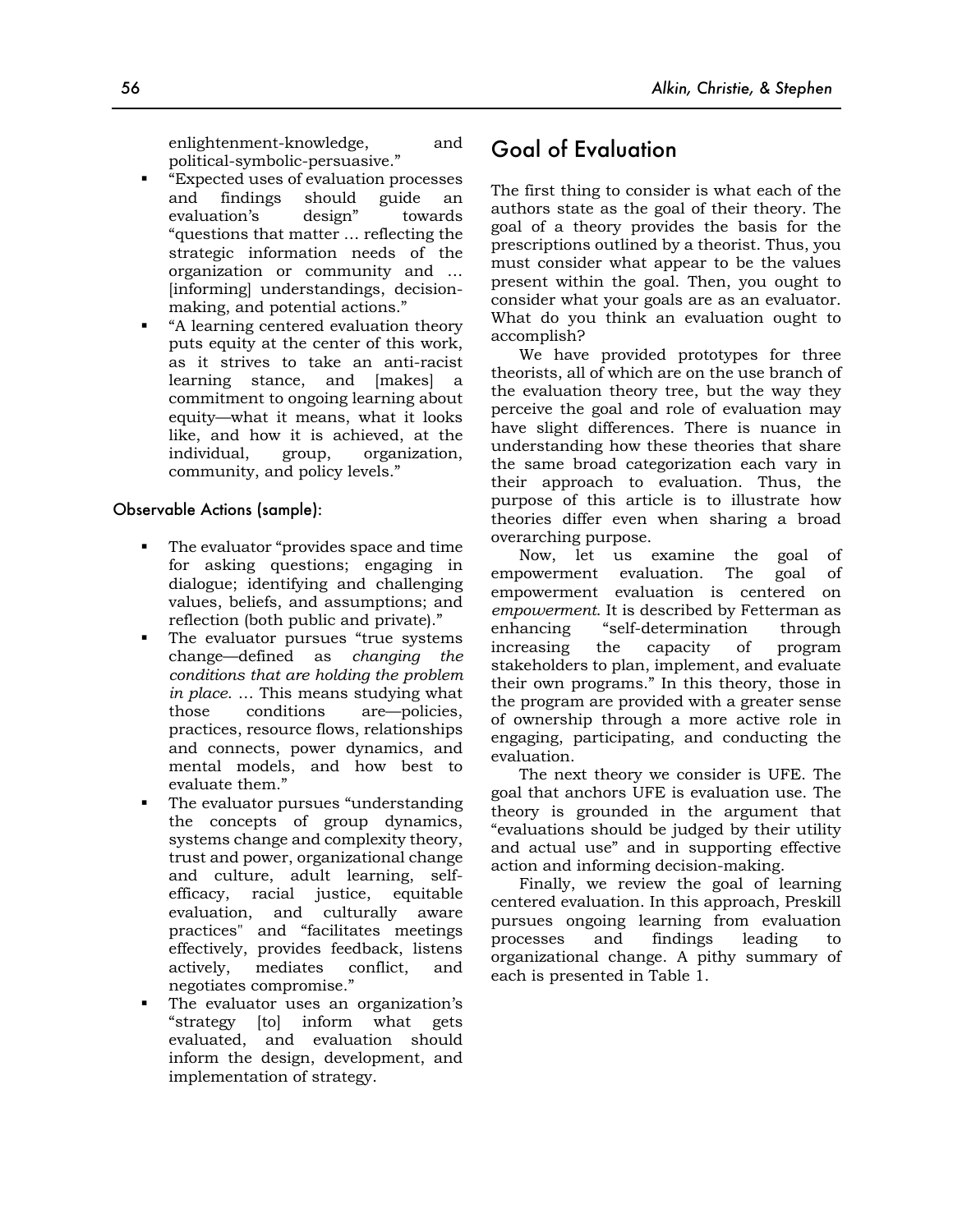Table 1 Goals of Prototypes

| Prototype | <b>Empowerment Evaluation</b>                       | Utilization-Focused Evaluation   Learning Centered Evaluation |                                    |
|-----------|-----------------------------------------------------|---------------------------------------------------------------|------------------------------------|
| Goal      | Fostering program ownership   Promoting user action |                                                               | Facilitating organizational change |

.

What are your goals as an evaluator? Why do you think that goal is important? What is your program and what goal might be most applicable? What are your beliefs about the purpose of evaluations and the obligations of the evaluator? Now consider the programs you are or may be evaluating. Do you have as a primary concern organizational change? Or are you most intently focused on assuring that evaluation use takes place? Or are you intently concerned with stakeholders primarily conducting a self-evaluation under your guidance as a way of stimulating improvement and empowering individuals in the organization to create change?

## *Examination of Context*

Once you have determined your goal, it is next important to understand to what extent the approach can be implemented in your particular context. No theory can be applicable to every context. There are many potential ways of describing the context of an evaluation. For example, an evaluation might take place in a small local program or in a large federal program. Moreover, the purposes of different evaluations may vary. The program might be in an early stage and the evaluation purpose be formative—seeking to provide information examining the manner in which the program is being implemented or gathering data for modifying program procedures. Further, the prescriptions of the evaluation theory may not align with the goals of the program. Additionally, stakeholders may not be interested, willing, or have the capacity to participate in the manner prescribed by the theory.

To personalize this, are the stakeholders that you will be working with willing to commit themselves to very frequent engagement in conducting the evaluation in the manner that would be prescribed by empowerment evaluation? Or, are you willing to commit to intensive concern about the way in which the evaluation and its processes might lead to evaluation use as in UFE? Or, does the context center on the concern for organizational development and necessitate gaining the inclusion and participation of most members of the program staff aligned with learning centered evaluation? Your responses to these questions will inform whether and which of these theories might be most appropriate to a particular evaluation

## *Examination of Observable Actions*

And now to gain a better understanding of the actualities of engaging in an evaluation using a particular theory we will focus on key observable actions for each of the three theories. This will further illustrate how they are distinguished from one another. There are some common values and principles embedded within each of these three theories. All three: require participation of stakeholders as they help guide the evaluation; seek to develop a working relationship with stakeholders; stress the need to be culturallyresponsive; and, in addition show a concern for findings and process use.

In order to create a better understanding of how to distinguish and apply each theory, though, we review 4 dimensions of practice and how each theory addresses these dimensions. We have attempted to base our analysis on the prototypes developed from the chapters of *Evaluation Roots*, 3rd edition, and supplemented unaddressed aspects using extant knowledge and information present in the book.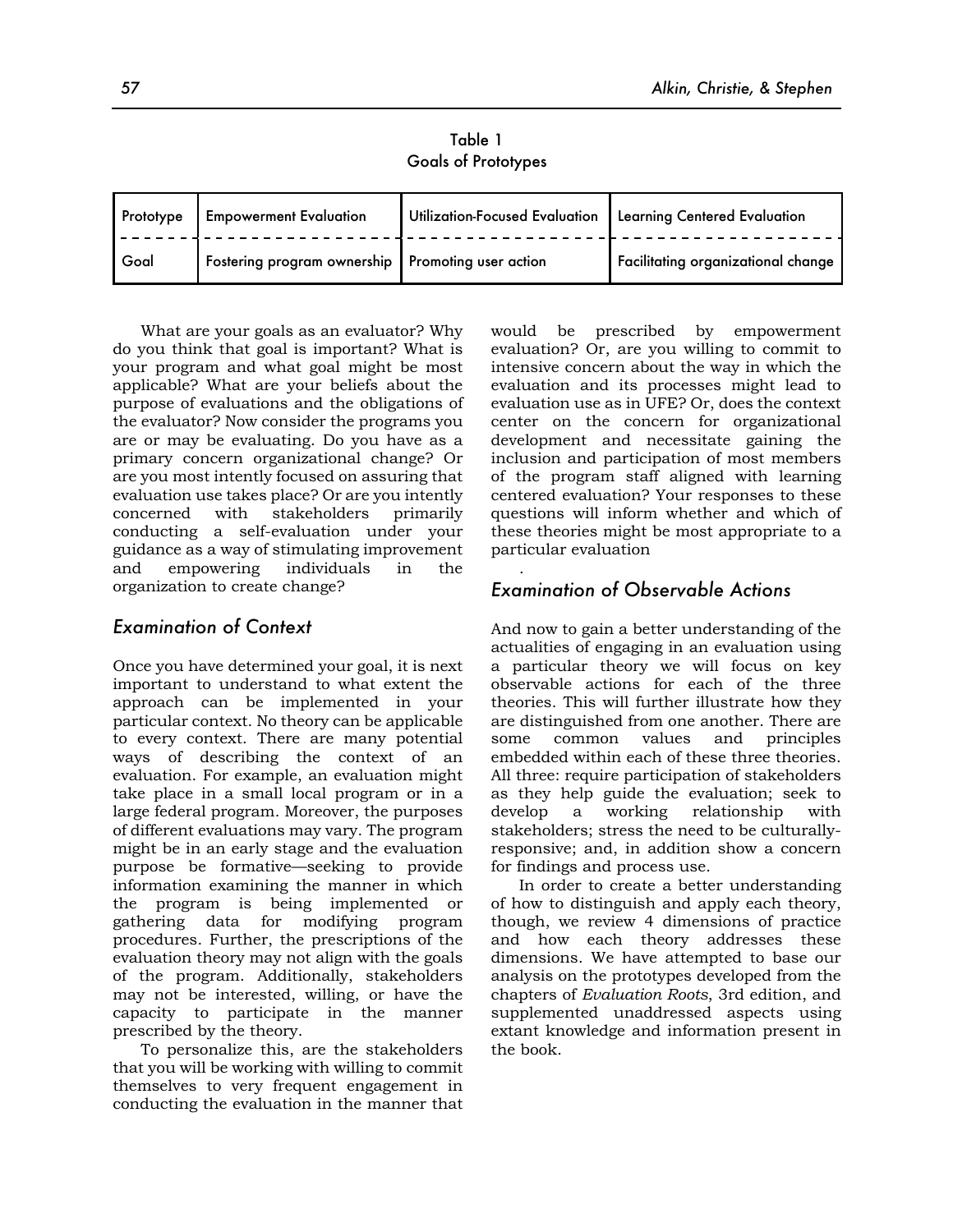## *Evaluator Role*

In each theory, the evaluator's role is described as requiring active engagement with stakeholders to facilitate use and program change. However, each offers a different set of procedures for the evaluator to follow. Empowerment evaluation describes the evaluator's role as a well-selected set of activities, often defined as a 3-step procedure. This stages specific activities that a group of participants will engage in leading to understanding their values and the needs of the program; then engages them in developing and implementing methods to determine the current status of the program; and, finally, plans for the future of the program. Empowerment evaluation maintains that the evaluator is best able to do this by acting as a critical friend to stakeholders.

UFE suggests that the evaluator is focused on activities that will enhance the possibility of use. This maintains an exclusive focus on intended primary users. This means that they will be active in helping to determine the primary evaluation questions and that the intended primary users will stay focused on the findings from those questions as a potential stimulus for use. The evaluator monitors progress towards priority purposes and keeps the group moving towards desired outcomes. As a result, the evaluator or primary users may suggest adaptations to the program and the evaluation.

In learning centered evaluation, the role of the evaluator is described as primarily collaborative. The evaluator works with groups to provide them with an understanding of their program and of the appropriate evaluation mechanisms both for evaluating that program and for potential general use in future evaluations. The evaluator seeks to understand the structural and behavioral barriers to organizational change which includes areas within the organization where things are working well.

## *Stakeholder Selection and Participation*

Selection of stakeholders is of greatest concern in UFE. This theory has a basis in the necessity of identifying what are referred to as "intended primary users." While selection is

important, the process of enhancing primary use capabilities in stakeholders is also specified. For empowerment evaluation, the focus is less on the selection of individual primary users; and rather, on an identified group of key stakeholders to engage in empowerment evaluation activities. While learning centered evaluation is less specific in the selection of stakeholders, the theory encourages broad participation by stakeholders in order to encourage organizational learning.

Each of the three theories support strong engagement of stakeholders in the evaluation but in different ways. In empowerment evaluation, the evaluator provides a structured sequence of activities for stakeholders to engage in when conducting the evaluation. Stakeholders, to a large extent, are conducting the evaluation themselves under the guidance of an empowerment evaluator. In UFE, the primary intended users participate in all major activities of the evaluation, especially in the framing of questions and evaluation design and reporting. Each of these activities are focused on use. With the encouragement of the evaluator, stakeholders are constantly considering the way in which the activity or findings might further enhance use. In Learning Centered Evaluation, gaining understanding is the primary priority for stakeholders through involvement in intentional learning activities. The evaluator involves stakeholders in sense-making activities to analyze data to build their evaluation capacity.

## *Framing of Evaluation Questions*

Each theory argues for evaluation questions to be framed based on the primary goal of their theory. In empowerment evaluation, stakeholders engage in describing the important activities to be accomplished by the organization and then rate their performance. In essence, the question appears to us to be implicit: namely, how are we doing on each activity? In UFE, the evaluator takes an active role in working with intended users to frame the evaluation questions. These questions are carefully examined with regard to their feasibility and, especially, potential use. In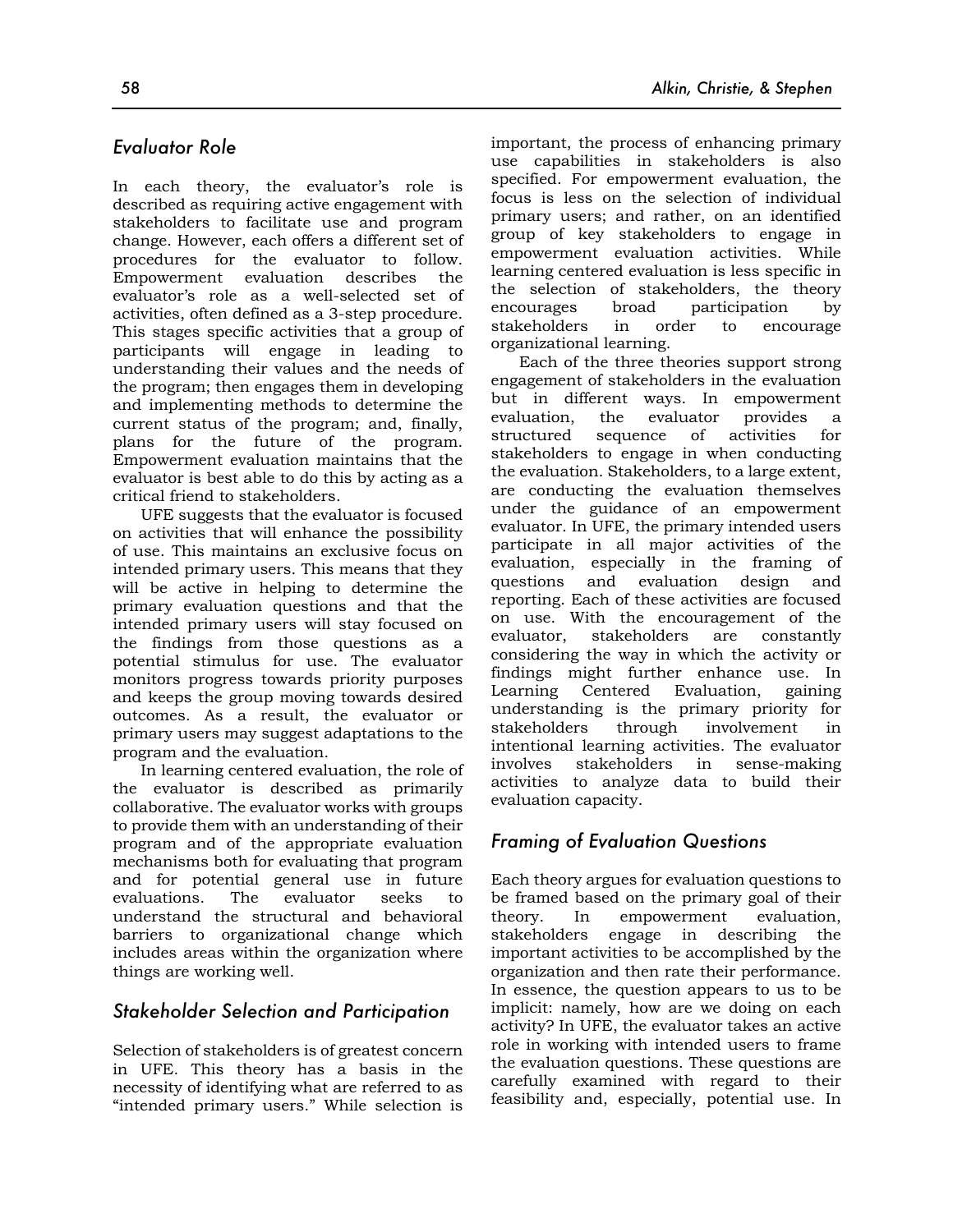Learning Centered Evaluation, the evaluator seeks to select questions that reflect the strategic information needs of the organization or community. The evaluator then uses strengths-based questions in pursuit of organizational learning rather than focusing on program deficits.

## *Evaluator Role in Promoting Use*

While all three theories maintain that the evaluator should play a crucial role in facilitating use and stakeholder engagement because of the importance of this activity in fostering use, each theory specifies the ways in which the evaluator should work to promote use. Empowerment evaluation focuses on building the capacity of stakeholders and program staff to improve their use of the evaluation. Ownership in the evaluation process is essential. Responsibility for evaluative activities is transferred from the evaluator to the stakeholders. This active engagement leads to democratic participation, which increases the use of community knowledge in understanding and using the evaluation findings. The guiding framework of UFE is attaining use. UFE views actual use as the primary measure of evaluation success. The evaluator concentrates their focus on a smaller group, referred to as "primary intended users." The evaluator views the training of these users in use as a major responsibility. In Learning Centered Evaluation, the evaluation process and the formative and summative evaluation findings are used to help the organizational learning community collaborate with one another. As a result, this increases data supported decisions, and ultimately, improves the culture of the organization.

# Conclusion

The purpose of this paper is to illustrate the ways in which practices would vary when implementing three different evaluation theories. We selected three theories that we have classified on the use branch of the evaluation theory tree in the third edition of *Evaluation Roots*. We hope to have explicated the nuances in practice that one might expect to see, based on the specific theory used.

Herewithin, we have provided a discussion of the goals of each of the goals of three theories. This should allow for some initial thoughts on which of the three theories might be most applicable for you and the programs you are evaluating. It is also important to consider your personal views about the purpose of evaluation. Then, we provided a description of the contexts in which theory authors indicated were most relevant for their theory. In what kinds of contexts (formative, summative, specific populations, etc.) do you typically conduct your evaluations? Which theory, then, seems most relevant? Based upon prescriptions and observable actions, we indicated four important dimensions on which theories could be compared: Evaluator Role, Stakeholder Selection and Participation, Framing Evaluation Questions, and Evaluator Role in Promoting Use. Consider the extent to which there is variance between theories on these dimensions.

For those with an interest in other theories that we have not addressed here, we encourage you to read *Evaluation Roots*, 3rd edition and to examine the prototypes in the final chapter of the book. You may then conduct your own assessment of which theory best fits with your own views and values about evaluation and the needs of the particular program you may be evaluating. In this way, we hope to narrow the gap between theory and practice.

# Authors' Note

Prototypes provided from *Evaluation Roots,* 3rd edition (forthcoming and copyrighted, Guilford Publications, Inc.).

# References

- Alkin, M., Christie, C., & Stephen, N. (*forthcoming*). Theory Influencing Practice. In Alkin M., and Christie, C. (Eds.), *Evaluation roots* (3rd ed.). Guildford Press.
- Alkin, M., & Ellett, F. (1985). Evaluation models and their development. In T. Husén & T. N. Postlethwaite (Eds.), *International encyclopedia of education: Research and studies*. Oxford, England: Pergamon Press.
- Coryn, C. L. S., Noakes, L. A., Westine, C. D., & Schröter, D. C. (2011). A systematic